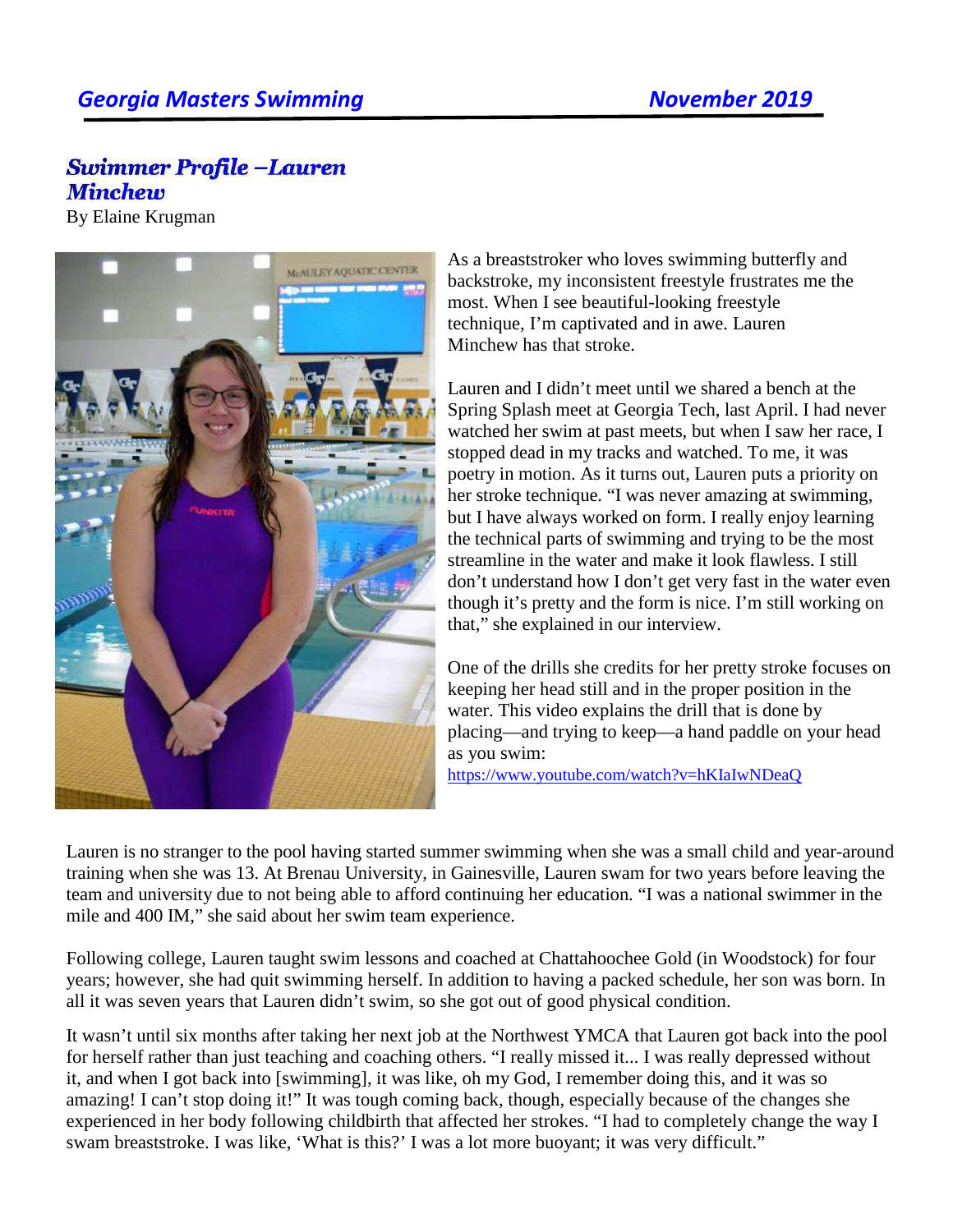Three years ago, Lauren joined U.S. Masters Swimming and just recently aged up to the 30-34 age group where there isn't a lot of women to compete against at Georgia meets. "I want there to be more competition in my age group, because I really don't have much of competition right now," she said, adding that Stephanie Lemmons (Swimmer Profile, November, 2017) is her only competition at most of the meets.

Being in the 30-34 age group isn't so bad though, considering who her competition would be if she were five years older: Britta O'Leary, Georgia LMSC Chair. "I'm so excited that we're exactly five years apart, because we're never in the same age group!" she said about the 2018 USMS top-ranked speedster in seven events and #2-ranked 200 breaststroker and 200 IM'er in the World.

Lauren is also an IM'er with her favorite event being the 400 IM. She also enjoys distance freestyle, but not backstroke, even though she is good at it. "I always feel like I'm flailing around like an idiot trying to make it through the water... My mom took a video at Georgia Tech [Spring Splash meet], and I actually thought I looked like a pretty decent Backstroker."

That Georgia Tech meet turned out to be a successful one for Lauren, because her faster race times brought her closer to achieving her goals. "At Georgia Tech, I dropped a lot of time in everything, so that was nice; but, I want to be better than I was in college. In college, I did a lot of physical therapy, because I was very broken. I had shoulder issues, back issues, one of my ankles was messed up; and, now, I don't have any of that pain anymore, so I'm trying to do better than I was then. But, my body is so different. I was thin, and I have a lot more fat on me, because I haven't trained in so long. To try to get back to that, I'm actually pretty close on most of my events, but I want to go to Nationals next year... I want to go and do good, so that's one of my goals, to train really hard and see what I can do. I want to blow my own mind, because I always like being in my comfort bubble. So, I feel like if I train hard and can blow my own mind, it would be like, wow, I can be good at this."

That "comfort bubble" Lauren describes is her biggest personal challenge. Although some people have a fear of failure, Lauren is one who fears success. As she explained, "I'm scared to show myself that I can be amazing at something. When I was 14, my coach said, 'Lauren, if you actually tried and got out of your comfort bubble, you could be swimming a :55 in your 100 free.' I laughed in his face. I was like, there's no way in hell I would be able to do that! He was right; I probably could, but I was still in that comfort bubble. At my last meet in college, I swam 100 freestyle, and I finally broke 1:00. I was like, this is pathetic."

To achieve her goal of beating her college race times, Lauren trains six days per week. Her daily sessions consist of a combination of two of either swimming, running, or body-weight exercises. She says she "hates" running; however, it helps her with her breathing, kicking, and getting strong pushes off the walls in the pool. "A lot of people think [being a good swimmer] has to do with only swimming. Last year, I swam all the time. I'm doing better now with not doing as much in the water. I'm a more well-rounded athlete, like I can run, I can do body-weight training, and I only get to swim three times a week," as she describes her current training routine.

Of the three types of training she does, swimming is her favorite. "...it's what makes me feel a whole lot better about myself. It's very stress-relieving... I've always been kind of a loner, so I like the quietness of swimming, and that it's my own individual thing. I've never been like, let me play a team sport. I don't like the spotlight on me like that."

In recent months, though, Lauren had some challenges that affected her enjoyment of swimming. As she explained, "This past year was really hard, because Muriel [Lancaster, coach of the Northwest YMCA Grey Fins] left. I was the assistant coach, and I felt like I was obligated to step into coaching, which was really